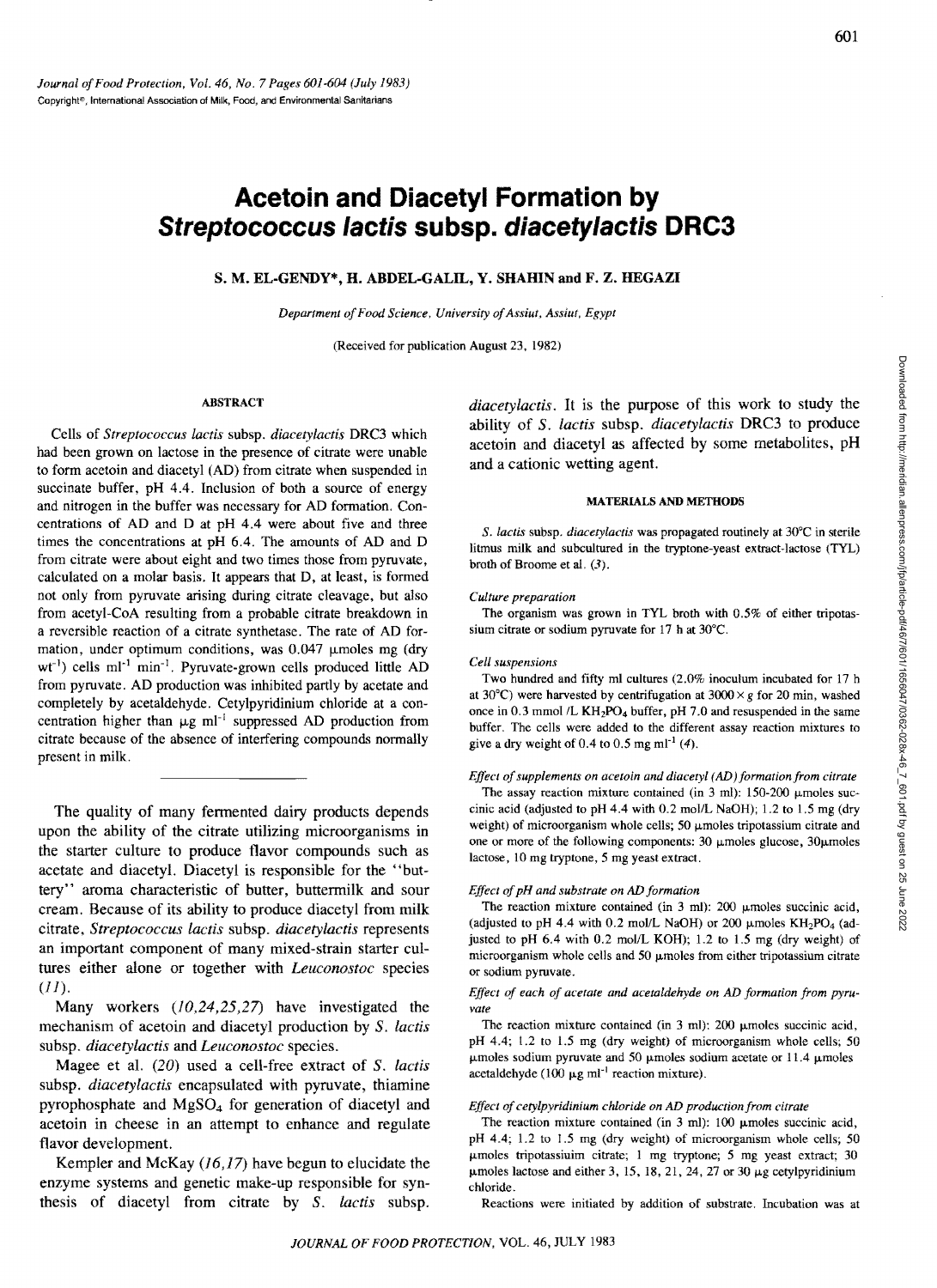

Figure 1. *Acetoin and diacetyl formation by whole-cell suspensions of citrate-grown* S. lactis *subsp.* diacetylactis *from: citrate*  + *(tryptone* + *yeast extract* + *lactose), TYL----; citrate* + *yeast extract* -. -. -. -.; *citrate* + *lactose or glucose* -------; *citrate*   $alone \, or \, + \, tryptone \ldots \ldots$ 

30°C for 30 to 210 min. The reaction was stopped by addition of 1.0 ml of 0.125 N NaOH and the content of diacetyl and acetoin was determined.

#### *Determination of acetoin and diacetyl*

As a rapid means of following the reaction, the diacetyl and acetoin content of the reaction mixture was determined by the colorimetric method of Westerfeld (29), as the sum of both, using a Bauch & Lomb Spectronic 21 Spectrophotometer at 520 nm. Results were calculated as acetoin.

*Determination of diacetyl*  The method of Krampitz (18) was adopted with adsorption at 470 nm.

# RESULTS AND DISCUSSION

Although the optimum pH for the inducible citrate permease is around pH 5.0 (13), cells of S. *lactis* subsp. *diacetylactis* which had been grown on lactose in the presence of citrate were unable to form AD from citrate in succinate buffer, pH 4.4. If, however, tryptone-yeast extractlactose (TYL) were included in the buffer, the cells were highly activated. The effect of TYL and each of its components on the activity of the cells is represented graphically in Fig. 1. One observes only a very slight enhancement of the rate of AD formation by addition of yeast extract, whereas the fermentable carbohydrate alone, or the nitrogenous source alone was completely ineffective. Magnesium and thiamine pyrophosphate used occasionally in the assay mixtures (2,28) were not examined. Failure of S. *lactis* subsp. *diacetylactis* to form AD until the addition of TYL may be due to the lack of inducible citrate permease since the enzymes citratase and  $\infty$ -acetolactate synthetase are constitutively present in the cells of this microorganism  $(4,12)$ .

Examination of citrate-negative mutants of 2 strains of S. *lactis* subsp. *diacetylactis* 18 - 16 and DRCI by Kempler and McKay (16) revealed the loss of a 5.5 Mdal plasmid associated with citrate permease activity, whereas the mutants retained citratase activity. However, further examination by the same authors of a citrate-negative variant (DRCI-X) isolated by Collins and Harvey (7) revealed no. loss of any plasmid species. Kempler and McKay  $(17\frac{5}{6})$ examined a spontaneous citrate-negative variant of  $S_{\mathcal{R}}^{\mathcal{R}}$ *diacetilactis* DRC3, the organism under investigation here $\vec{g}$ and found it also was missing a 5.5 Mdal plasmid responsi $\frac{2}{3}$ ble for the ability of the cells to utilize citrate. It appears, however, that the inability of citrate-grown cells of straing DRC3 to use citrate, observed here, is due to loss of the ability to transport citrate into the cells (7) as a result of  $\frac{3}{6}$ rapid disintegration of the inducible citrate permease rather than to loss of a plasmid or mutation in the permease gene.

The induced enzyme for the primary substrate (citrate) permease) presumably reaches its peak of activity faster than those of secondary and tertiary substrates,which result from the breakdown of citrate into the cells, and as soon  $a\ddot{x}$ the substrate is consumed or removed, the enzymatic activ $\overline{e}$ ity starts to disappear. One can postulate, then, that resting cells of S. *lactis* subsp. *diacetylactis,* after growth in the presence of citrate in a TYL medium did not maintain their citrate permease, and could inducibly reform the enzyme in the presence of citrate only if both lactose and nitrogen sources were supplied. Pinsky and Stokes (22) found both types of substances to be essential for formation of the in<sup>2</sup> ducible formic hydrogenlyase of *E. coli.* Another probable reason for inability of S. *lactis* subsp. *diacetylactis* to use citrate is the species of buffer used. Cogan et al. (4)  $re_{\frac{\pi}{2}}$ ported that more rapid use of citrate occurred in acetate. than in phosphate buffer of the same pH. No detectable acetoin production occurred in phosphate buffer at pH  $6.\frac{5}{6}$ or 6.1, whereas acetoin production occurred in acetate  $a\bar{b}$ pH 6.1. However, the loss of citrate permease mentioned above seems to be more tenable. Downloaded from http://meridian.allenpress.com/jfp/article-pdf/46/7/601/1656047/0362-028x-46\_7\_601.pdf by guest on 25 June 2022

# *Effect of pH and substrate*

Effects of both pH and substrate on AD and D formation by citrate-grown cells are shown in Fig. 2 and 3. Raising the pH value to 6.4 away from about the optimum pH 4.4 for AD formation caused a marked reduction in the amounts produced. The total amount of AD and D at pH 4.4 was about five times and three times as high as those at pH 6.4, respectively. In *Leuconostoc lactis* NCWl, Cogan et al.  $(4)$  found the concentration of AD at pH 4.5 nine times the concentration at pH 6.3. Our results are also in agreement with those of Mizuno and Jezeski (21), who reported that in the presence of citric acid in dialysed milk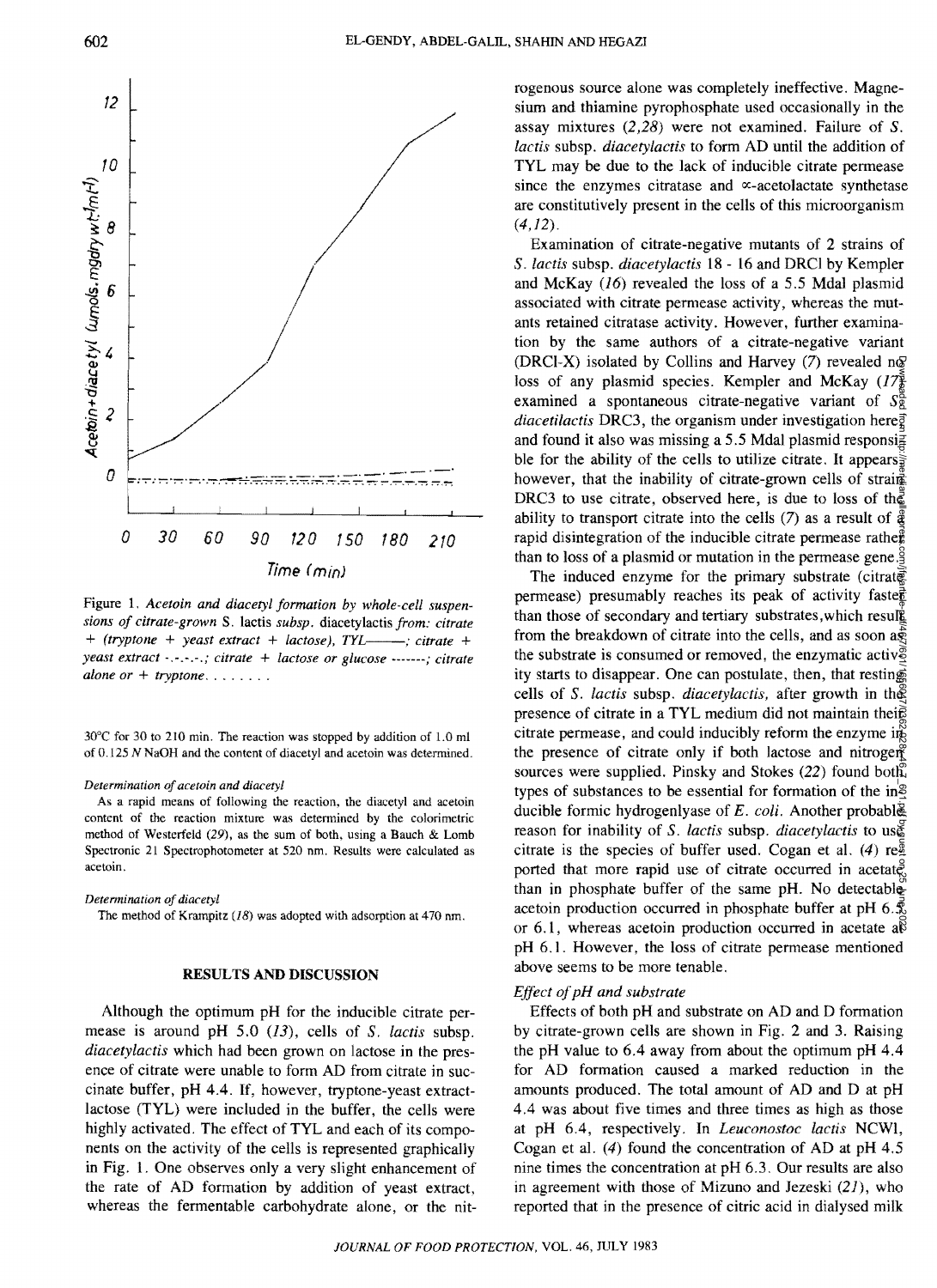

Figure 2. *Acetoin and diacetyl formation by whole-cell suspensions of citrate-grown S. lactis subsp. diacetylactis from: citrate*  $+$  *TYL at pH 4.4*  $\bullet$   $\bullet$  *... citrate*  $+$  *TYL at pH 6.4*  $\circ$   $\cdot$   $\cdot$   $\circ$  *c*  $\rightarrow$  *citrate* + *TYL at pH* 6.4  $\odot$ - $\odot$ ;  $pyruvate + TYL$  at  $pH$  4.4  $\Box$ .



Figure 3. *Diacetyl formation* by *whole-cell suspensions of citrategrown* S. lactis *subsp.* diacetylactisfrom: 1, *citrate* + *TYL at pH*  4.4; 2, *citrate* + *TYL at pH* 6.4; 3, *pyruvate* + *TYL at pH* 4.4.

a trace and a considerable amount of acetoin were formed at pH 7.0 and pH 5.0, respectively.

Production of AD and D from pyruvate by citrate-grown cells is also shown in Fig. 2 and 3. The amount of AD formed from citrate was about eight times as high as that formed from pyruvate, whereas the amount of diacetyl was

about two times. According to the metabolism of citrate, if the organism is grown in the presence of citrate, then pyruvate also will be formed in the cell, and thus enzymes will be present not only for citrate, but also for pyruvate. If AD are formed only from pyruvate resulting from cleavage of citrate one would expect formation of equal amounts of these compounds from similar concentrations of citrate and pyruvate calculated on a molar basis. The results obtained in these experiments and in others revealed, however, that the amount from citrate are several times those from pyruvate. It appears, therefore, that acetyl-CoA arises during a probable citrate breakdown in a reversible reaction of a citrate synthetase. Because of its energy-rich bond, acetyl-CoA can readily condense with hydroxyethylthiamine pyrophosphate to form diacetyl (25). It can also be reduced to acetaldehyde, increasing the availability of hydroxyethylthiamine pyrophosphate for acetoin and diacetyl synthesis.

The calculated rate of AD formation by S. *lactis* subsp. *diacetylactis,* under nearly optimum conditions, Was 0.047  $\mu$ moles mg dry wt<sup>-1</sup> ml<sup>-1</sup> min<sup>-1</sup>. The rate of AD formation by citrate-grown S. *lactis* subsp. *diacetylactis* DRC3, in relation to pH, substrate and supplements, is shown in Table 1. The level of AD formation in the presence of tryptone alone and lactose alone represented only 0 and 14.9%, respectively, of that produced by the organism in the presence of both. The amount of AD formed from pyruvate at pH 4.4, and the amount from citrate at pH 6.4 were only 8.6 and 17.2%, respectively, of that given by the organism from citrate at pH 4.4 in the presence of TYL.

## *Effect of acetate and acetaldehyde on AD formation*

The pyruvate-grown cells formed a small amount of AD from pyruvate (Table 2) although pyruvate is readily attacked by the enzymes of pyruvate metabolism. Pyruvate may have been converted to acetaldehyde and ethanol at pH 4.4, as was previously reported for this strain by Lees and Jago  $(19)$ .

Inclusion of acetate or acetaldehyde in the assay mixture reduced AD formation. The production was inhibited partly in the presence of acetate and completely in the presence of acetaldehyde. Thomas et al. (28) reported that, while 30  $\mu$ moles sodium acetate did not inhibit pyruvate decarboxylase or lipoate acetyltransferase activity in S. *lactis* subsp. *diacetylactis* DRC2, it did inhibit acetate kinase activity by 50%. According to Thomas et aI. (28) inhibition of acetate kinase could lead to accumulation of the acetaldehyde-TPP complex which is a substrate for the synthesis of AD. This could not be confirmed in the present investigation. Lactic streptococci are unable to synthesize lipoic acid and in its absence require acetate for growth  $(6,8,23)$ . With lipoic acid in the medium, they do not require acetate and form acetyl-CoA from pyruvate. Incorporation of acetate into diacetyl by S. *diacetilactis* is only possible when lipoic acid is not present (26).

Mizuno and Jezeski (21) also found that acetaldehyde inhibited acetoin formation by a mixed culture of predominately *Streptococcus cremoris* and *Leuconostoc* sp. m a